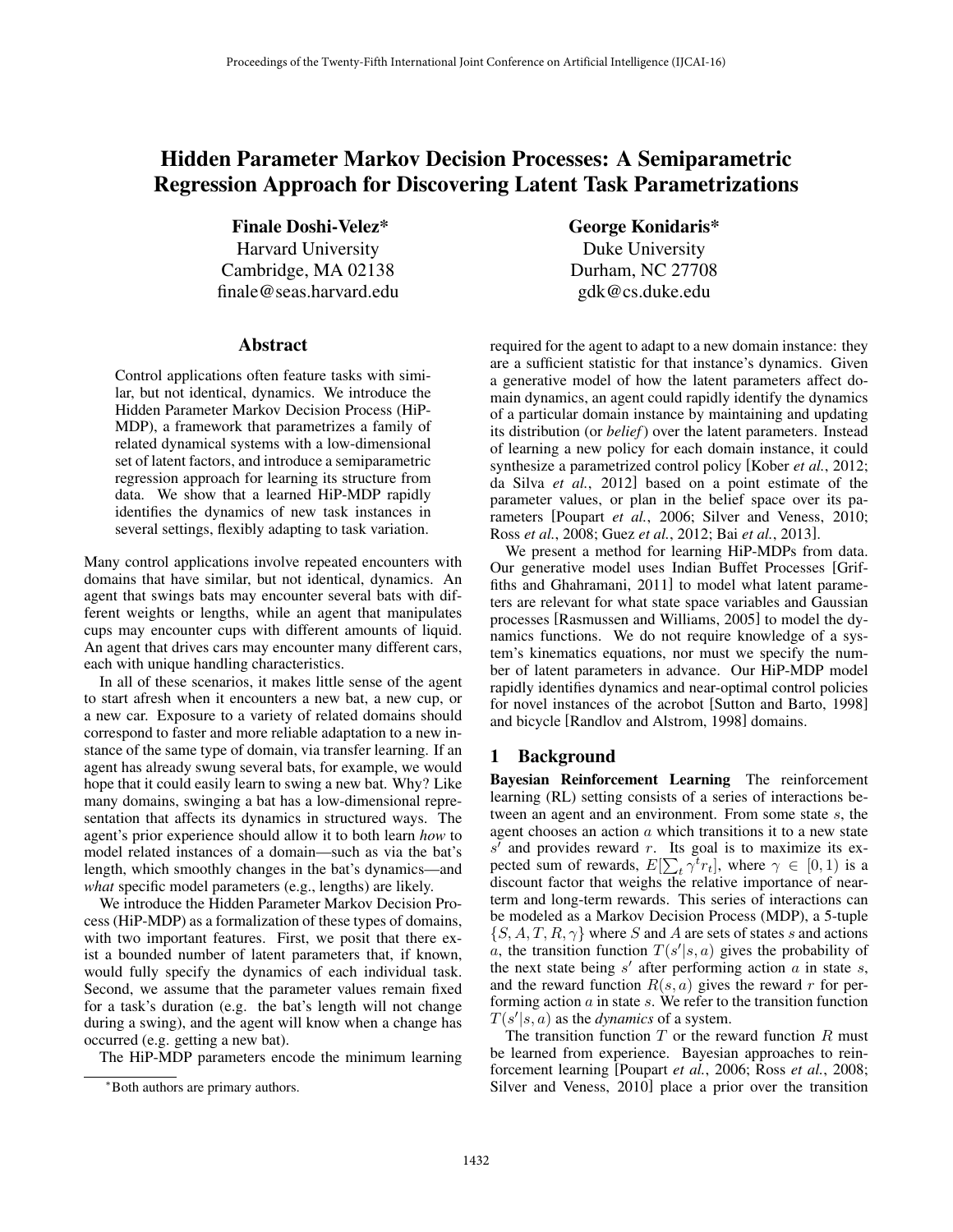function *T* (and sometimes also *R*), and refine this prior with experience. Thus, the problem of learning an unknown MDP is transformed into a problem of planning in a known *partially*-observable Markov Decision Process (POMDP). A POMDP [Kaelbling *et al.*, 1998] consists of a 7-tuple  $\{Y, A, O, \tau, \Omega, R, \gamma\}$ , where *Y, A,* and *O* are sets of states *y*, actions *a*, and observations *o*;  $\tau(y'|y, a)$  and  $R(y, a)$  are the transition and reward functions; and the observation function  $\Omega(o|y', a)$  is the probability of receiving an observation  $\alpha$  when taking action  $\alpha$  to state  $y'$ . Bayesian RL learns an MDP by planning in a POMDP with states  $y_t = \{s_t, T\}$ : the fully-observed "world-state" *s<sup>t</sup>* and the hidden dynamics *T*.

However, despite recet advances [Silver and Veness, 2010; Kurniawati *et al.*, 2008; Guez *et al.*, 2012], solving POMDPs in high-dimensional, continuous state spaces remains challenging. Our approach simplifies the Bayesian RL challenge by using instances of related tasks to find a low-dimensional representation of the transition function *T*.

Indian Buffet Processes and Gaussian Processes Our specific instantiation of the HiP-MDP uses two models from Bayesian nonparametric statistics. The first is the Indian Buffet Process (IBP). The IBP is a prior on 0-1 matrices  $M(n, k)$ with a potentially unbounded number of columns *k*. To generate samples from the prior, we first use a Beta process to assign a probability  $p_k$  to each column  $k$  such that  $\sum_k p_k$  is bounded. Then, each entry  $M(n, k)$  is set to 1 independently with probability  $p_k$ . We use the IBP as a prior on which latent parameters are relevant for predicting each state transition.

The second model we use is the Gaussian Process (GP). A GP is a prior over continuous functions  $y = f(x)$  where the prior probability of outputs  $\{y_1, ..., y_t\}$  given a set of inputs  $\{x_1, ..., x_t\}$  is a multivariate Gaussian  $N(m, K)$ , where  $m(x_i)$  is the mean function of the Gaussian process and the covariance matrix has elements  $K(x_i, x_j)$  for some positive definite kernel function *K*. We will use Gaussian processes as priors over the basis functions for our transition functions.

### 2 Hidden Parameter Markov Decision Processes

We focus on learning the dynamics *T* and assume that the reward function  $r = R(s, a)$  is fixed across all instances. Let *b* denote each instance of a domain. The Hidden Parameter Markov Decision Process (HiP-MDP) posits that the variation in the dynamics of different instances can be captured through a set of hidden parameters  $\theta_b$ .

A HiP-MDP is described by a tuple:  ${S, A, \Theta, T, R, \gamma, P_{\Theta}}$ , where *S* and *A* are the sets of states *s* and actions *a*, and *R*(*s, a*) is the reward function. The dynamics *T* for each instance *b* depends on the value of the hidden parameters  $\theta_b$ :  $T(s'|s, \theta_b, a)$ . We denote the set of all possible parameters as  $\Theta$  and let  $P_{\Theta}(\theta)$  be the prior over these parameters. Thus, a HiP-MDP describes a *class* of tasks; a particular instance *b* of that class is obtained by fixing the parameter vector  $\theta_b \in \Theta$ .

As pointed out by Bai *et al.* [2013] in a similar setting, we can consider the HiP-MDP a type of POMDP where the hidden state is the parameter vector  $\theta_b$ . However, a HiP-MDP makes two assumptions that are stronger than those of a POMDP. First, each *instance* of a HiP-MDP is an MDP conditioned on  $\theta_b$ , there is no hidden state. Thus, we could always learn to solve each HiP-MDP instance as its own distinct MDP. Second, the parameter vector  $\theta_b$  is fixed for the duration of the task, and thus the hidden state has no dynamics. This assumption considerably simplifies the procedure for inferring the hidden parametrization.

In special cases, we may be able to derive analytic expressions for how  $\theta_b$  affects the dynamics  $T(s'|s, \theta_b, a)$ : for example, in a manipulation domain we might be able to derive an equation for how the cup will respond to a force given a particular mass of liquid. However, in most situations, the simplifications required to derive these analytical forms for the dynamics will be brittle at best. The IBP-GP prior for the HiP-MDP, presented next, describes a semiparametric approach for modeling the dynamics that places few assumptions on the form of the transition function  $T(s'|s, \theta_b, a)$ while still maintaining computational tractability.

#### 3 The IBP-GP HiP-MDP Model

Let the state *s* be some *d*-dimensional vector in  $\mathbb{R}^d$ . We propose a transition model *T* of the form:

$$
\begin{array}{rcl}\n(s'_d - s_d) & \sim & \sum_{k}^{K} z_{kad} w_{kb} f_{kad}(s) + \epsilon \\
\epsilon & \sim & N(0, \sigma_{nad}^2),\n\end{array}
$$

that is, we model the transition distribution as the difference between the current and next state. The transition distribution has two parts (as also illustrated in figure 1): one that is shared among all instances and one that is specific to the particular instance *b*. The functions  $f_{kad}(s)$  can be thought of as a basis from which we will construct the transition function, and the filter parameters  $z_{kad} \in \{0,1\}$  denote whether the  $k^{th}$ latent parameter is relevant for predicting dimension *d* under action *a*—effectively switching *fkad* on or off. These global basis functions  $z_{kad}f_{kad}(s)$  are multiplied by task-instancespecific weights  $w_{kb}$  (e.g., the effect of torque on velocity depends on the weight of the bat). The task instance dynamics are therefore obtained by setting  $w_{kb}$ , the only elements of the model that vary across instances.

The generative process for the hidden variables  $w_{kb}$ ,  $z_{kad}$ , and *fkad* is given by

$$
z_{kad} \sim \text{IBP}(\alpha) \text{ for } k > 1
$$
  
\n
$$
f_{kad} \sim \text{GP}(\psi)
$$
  
\n
$$
\mu_{w_k} \sim N(0, \sigma_{w_0}^2)
$$
  
\n
$$
w_{kb} \sim N(\mu_{w_k}, \sigma_w^2) \text{ for } k > 1,
$$

where  $\alpha$  and  $\psi$  are the hyper-parameters of the IBP and GP. We set  $w_{1b}$ ,  $z_{1ad} = 1$  to fix the scale of the latent parameters and have the basis function  $f_{1ad}$  be the mean dynamics.

The IBP-GP prior encodes the assumption that we have an infinite number of possible basis functions *fkad* that we could use to construct the transition functions, while using an IBP prior on the filter parameters *zkad* implies that we expect a few latent factors to be relevant for making most predictions. That is, given a finite number of instances, we will only need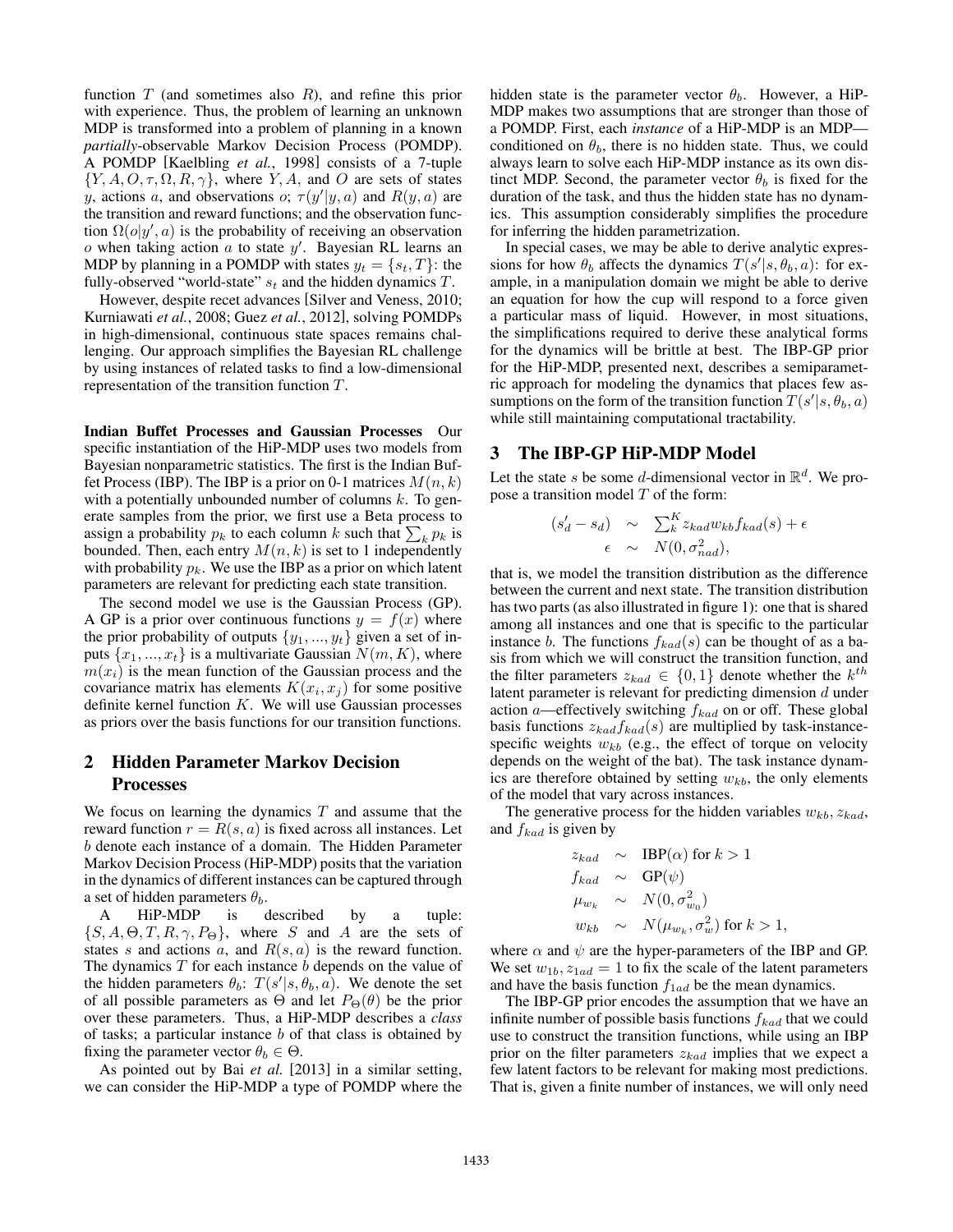

Figure 1: The graphical model for the IBP-GP HiP-MDP. The transitions between states depend on a set of batch-specific weights  $w_{kb}$  and global parameters  $f_{kad}$ ,  $z_{kad}$ .

a finite number of basis functions to construct the dynamics. Specifically, we cannot have seen more than *B* different transition functions in a batch of *B* instances. Thus, when making predictions about a specific state dimension *d* given action *a*, only a few of these infinite possible latent parameters will be relevant—and we only need to infer weights  $w_{kb}$  corresponding to situations where *zkad* is nonzero. Moreover, additional prediction tasks—such as a new action, or a new dimension to the state space—can be incorporated in a statistically consistent manner. As a regression model, IBP-GP model is an infinite version of the Semiparametric Latent Factor Model [Teh *et al.*, 2005].

#### 4 Inference in the IBP-GP HiP-MDP

We focus on scenarios in which the agent is given a large amount of *batch* observational data from several domain instances (perhaps solved as independent MDPs) and tasked with quickly performing well on new instances. Our batch inference procedure uses the observational data to fit the filter parameters  $z_{kad}$  and basis functions  $f_{kad}$ , which are independent of any particular instance, and compute a posterior over the weights  $w_{kb}$ , which depend on each instance. These settings of  $z_{kad}$ ,  $f_{kad}$ , and  $P(w_{kb})$  will used to infer the instance-specific weights  $w_{kb}$  efficiently in the online setting when given a new instance.

#### 4.1 Batch Inference

Given a batch of data containing multiple instances, we infer the filter parameters  $z_{kad}$ , the weights  $w_{kb}$ , and an approximation to the basis functions  $f_{kad}(S^*)$  using a blocked Gibbs sampler.

Representing and Resampling *fkad* The posterior over the weights *wkb* is Gaussian given the filter settings *zkad* and means  $\mu_{w_k}$ ; the basis functions  $f_{kad}$  can be marginalized out. Thus, in theory, it is not necessary to instantiate the basis functions *fkad*.

However, marginalization over the basis functions *fkad* requires computing inverses of matrices of size  $N = \sum_{b}^{N} N_b$ , where  $N_b$  is the number of data collected in instance  $b$ . To avoid this computational cost, we choose to represent each function  $f_{kad}$  by a set of  $(s^*, f_{kad}(s^*))$  pairs for states  $s^*$  in a set of support points  $S^*$ . Various optimization procedures exist for choosing the support points [Snelson and Ghahramani, 2005; Teh *et al.*, 2005]; we found that iteratively choosing support points from existing points to minimize the maximum reconstruction error within each batch was best for a setting in which a few large errors can result in poor performance.

Given a set of tuples  $(s, a, s', r)$  from a task instance *b*, we first created tuples  $(s^*, a, \Delta_b(s^*))$  for all  $s^* \in S^*$  and all actions *a*, all dimensions *d*, and all instances *b*. The tuple  $(s_d*, a, \Delta_b(s_d*))$  can be predicted based on all other data available for that action *a*, dimension *d* pair using standard Gaussian process prediction:

$$
E[\Delta(s_d*)] = K_{s^*S_{ab}}(K_{S_{ab}S_{ab}} + \sigma_{nad}^2 I)^{-1} \Delta_b(S_{abd}),
$$

where  $S_{ab}$  is the collection of tuples  $(s, a, s', r)$  with action *a* from instance *b*,  $K_{s^*S_{ab}}$  is the vector  $K(s^*, s)$  for every  $s \in S_{ab}$ ,  $K_{S_{ab}S_{ab}}$  is the matrix  $K(s, s)$ , and  $\Delta_b(S_{abd})$  is the vector of differences  $s_d' - s_d$ . This procedure was repeated for every task instance *b*.

Now, we can proceed to sample new values for the basis function  $f_{kad}$  at the chosen support points  $S^*$ . Given  $z_{kad}$ and  $w_{kb}$ , the posterior over the outputs  $f_{kad}(S^*)$  is Gaussian. Let  $f_{ad}(S^*)$  be a column vector of concatenated  $f_{kad}(S^*)$ vectors, and let  $\Delta(S^*)$  be a column vector of concatenated  $\Delta_b(S^*)$  vectors. The mean and covariance of  $f_{ad}(S^*)$  is given by

$$
\text{cov}(f_{ad}(S^*)) = \sigma_{nad}^2 (W^T W + \sigma_{nad}^2 \mathbf{K}_{S^*S^*}^{-1})^{-1}
$$
  

$$
E[f_{ad}(S^*)] = \frac{1}{\sigma_{nad}^2} \text{cov}(f_{ad}(S^*))^{-1} W^T * \Delta(S^*)
$$

where

$$
\begin{array}{rcl}\n\mathbf{K} & = & I_k \otimes K_{S^*S^*} \\
W & = & w_b(z_{kad}) \otimes I_{|S^*|},\n\end{array}
$$

where  $\otimes$  is the Kronecker product,  $K_{S^*S^*}$  is the matrix  $K(s^*, s^*)$  for every  $s^* \in S^*$ , and we write  $w_b(z_{kad})$  to be a  $B \times k'$  matrix of elements  $w_{kb}$  such that  $z_{kad} = 1$ . We repeat this process for each action *a* and each dimension *d*.

The update equations for *zkad* and *wkb* follow directly from the properties of Gaussian distributions and Indian Buffet Processes.

**Resampling**  $w_{kb}$  Given  $z_{kad}$  and  $f_{kad}(S^*)$ , the posterior over  $w_{kb}$  is also Gaussian. For each instance  $b$ , the mean and covariance of  $w_b(z_{kad})$  (that is, the weights not set to zero) are given by:

$$
\begin{array}{rcl}\n\text{cov}(w_{kb}) & = & \sigma_n^2 (F_b^T F_b + I_{k-1} \frac{\sigma_n^2}{\sigma_w^2})^{-1} \\
E[w_{kb}] & = & \text{cov}(w_{kb})^{-1} \left( \frac{\mu_{w_k}}{\sigma_w^2} + \frac{1}{\sigma_n^2} F_b^T \right) \\
& \cdot (\Delta_b(S^*) - F_{1b}(S^*)),\n\end{array}
$$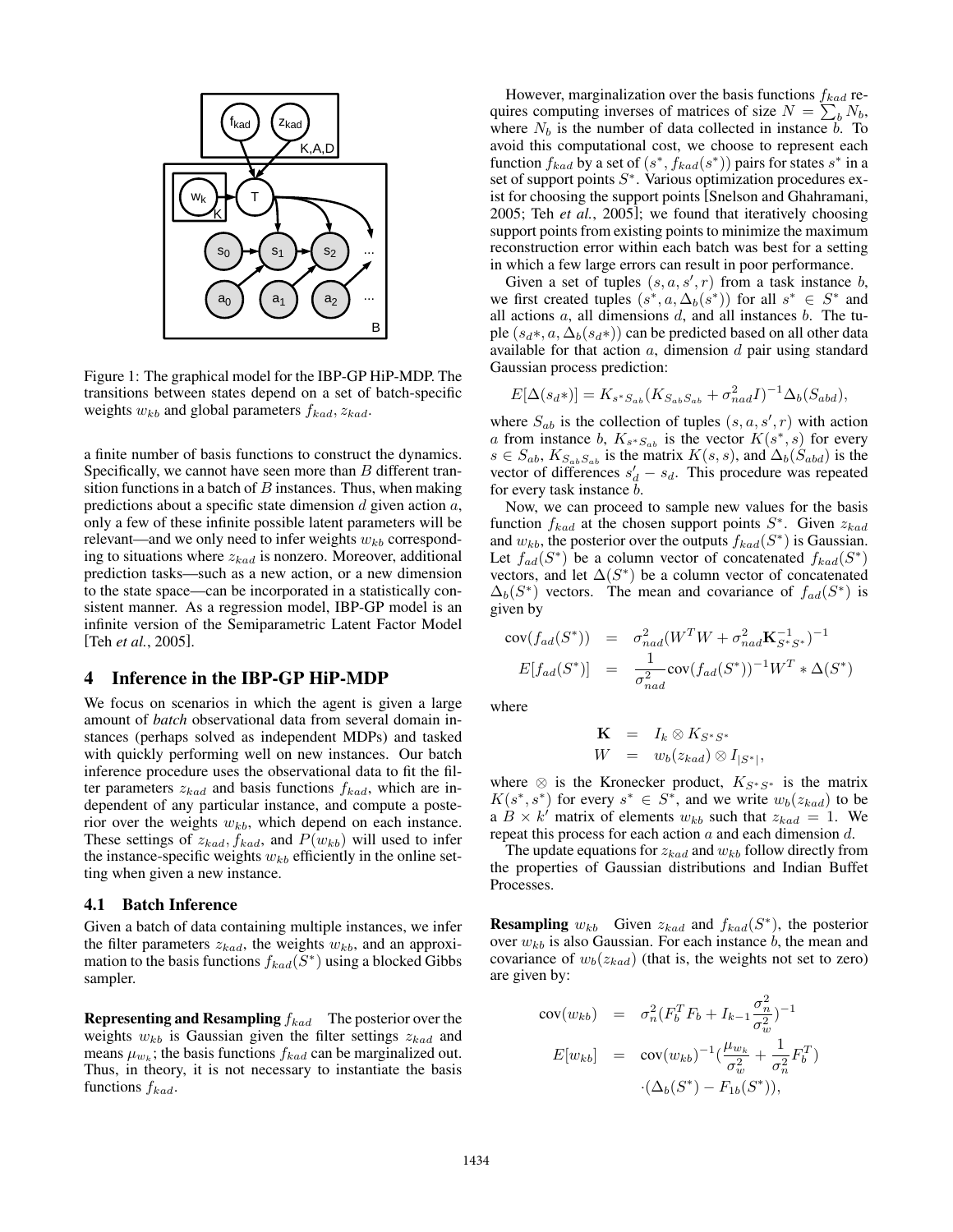for  $k > 1$ , where  $F_b$  is matrix with  $k' - 1$  columns concatenating values for *fkad* for all actions *a* and all dimensions *d* and excluding  $k = 1$ , and  $\Delta_b(S^*)$  is a column vector concatenating the differences for all actions *a* and all dimensions *d*.

Resampling *zkad* To sample *zkad* for an already-initialized feature *k*, we note that the likelihood of the model given *z*, *w*, and *f* with some  $z_{k'ad} = 0$  is Gaussian with mean and variance

$$
E[\Delta s^*] = \sum_{k \neq k'} z_{kad} w_{kb} f_{kad}(s^*)
$$
 (1)

$$
cov(\Delta s^*) = \sigma_{nad}^2.
$$
 (2)

If  $z_{kad} = 1$ , then the likelihood is again Gaussian with the same mean (here we assume that the GP prior on *f* is zeromean) but with covariance

$$
cov(\Delta s^*) = w_{k'}w_{k'}^T \otimes K_{S^*S^*} + \sigma_{nad}^2 I,
$$
 (3)

where  $w_{k}$  is a vector of latent parameter values for all instances *b*. We combine these likelihoods with the prior to sample *zkad*.

Initializing a new latent parameter  $k'$ —that is, a  $k'$  for which we do not already have values for the weights  $w_{k'b}$ —involves computing the marginal likelihood  $P(\Delta(S^*)|z_{k'ad}, w_{kb}, f_{kad})$ , which is intractable. We approximate the likelihood by sampling  $N_w$  sets of new weights  $w_{k'b}$ . Given values for the weights  $w_{k'b}$  for each instance *b*, we can compute the likelihood with the new basis function  $f_{k'ad}$  marginalized out. We average these likelihoods to estimate the marginal likelihood of  $z_{k'ad} = 1$  for the new  $k'$ . (For the  $z_{k'ad} = 0$  case, we can just use the variance from the prior.) If we do set  $z_{k'ad} = 1$  for the new  $k'$ , then we can sample a set of weights  $w_{k'b}$  from our  $N_w$  samples based on their importance weight (marginal likelihood).

Finally, given the values of the weights  $w_{kb}$  for a set of instances *b*, we can update the posterior over  $\mu_{w_k}$  with a standard conjugate Gaussian update:

$$
\operatorname{var}(\mu_{w_k}) = \left(\frac{1}{\sigma_{w_0}^2} + \frac{B}{\sigma_w^2}\right)^{-1}
$$

$$
E[\mu_{w_k}] = \frac{\sum_b w_{kb}}{\sigma_w^2} \operatorname{var}(\mu_{w_k})^{-1}.
$$

We use this posterior over the weight means  $\mu_{w_k}$  when we encounter a new instance  $b'$ .

#### 4.2 Online Filtering

Given values for the filter parameters *zkad* and the basis functions  $f_{kad}$ , the posterior on the weights  $w_{kb}$  is Gaussian. Thus, we can write the parametrized belief  $b_t(w_{kb})$  at time *t* with  $(h_w, P_w)$ , where  $P_w$  is the inverse covariance  $\Sigma_w^{-1}$  and  $h_w$  is the information mean  $\mu_w P_w$ . Then the update given an experience tuple  $(s, a, s', r)$  is given by

$$
h_w(t+1) = h_w(t) + F_a^T \Sigma_{na}^{-1} \Delta(s)
$$
  
\n
$$
P_w(t+1) = P_w(t) + F_a^T \Sigma_{na}^{-1} F_a,
$$

where  $F_a$  is a  $d \times k$  matrix of basis values  $f_{kad}(s)$ ,  $\Sigma_{na}$  is a  $d \times d$  noise matrix with  $\sigma_{nad}^2$  on the diagonal (note that therefore the inverse  $\Sigma_{na}^{-1}$  is trivially computed), and  $\Delta(s)$  is a *d*-dimensional vector of  $s_d' - s_d$ . If updates are performed only every *n* time steps, we can simply extend *F*,  $\Sigma$ , and  $\Delta(s)$ to be  $nd \times k$ ,  $nd \times nd$ , and  $nd$  respectively.

Computing  $F_a$  requires computing the values of the basis functions at the point *s*. Since we only have the values computed at pseudo-input points  $s^* \in S^*$ , we use standard GP prediction to interpolate the value for this new point:

$$
E[f_{kad}(s)] = K_{sS^*}(K_{S^*S^*} + \sigma_{nad}^2 I)^{-1} f_{kad}(S^*),
$$

where  $K_{sS^*}$  is the vector  $K(s, s^*)$  for every  $s^* \in S^*$ ,  $K_{S^*S^*}$ is the matrix  $K(s^*, s^*)$ , and  $f_{kad}(S^*)$  is the vector  $f_{kad}(s^*)$ . Using only the mean value  $f_{kad}(s^*)$  ignores the uncertainty in the basis function *fkad*. While incorporating this variance is mathematically straight-forward—all updates remain Gaussian—it adds additional computation to the online calculation, and we found that using the means already provided significant gains in learning in practice.

### 5 Results

In this section, we describe results on three benchmark problems: cartpole, acrobot [Sutton and Barto, 1998], and bicycle [Randlov and Alstrom, 1998]. Cartpole has a relatively simple policy; we use it to visualize how HiP-MDPs compress the dynamics across different parameter settings into a latent space. Acrobot and bicycle are challenging domains when the agent must rapidly learn a control strategy for a new set of parameters. All of our tests use an anisotropic squaredexponential kernel with length and scale parameters approximated for each action *a* and state dimension *d*.

#### 5.1 Cartpole

In the cartpole domain, an agent must apply forces either to the left or right of a cart to keep a pole balanced on top of it. It has a four-dimensional state space  $s = \{x, \dot{x}, \theta, \dot{\theta}\}$  consisting of the cart's position x, the cart's velocity  $\dot{x}$ , the pole's angle  $\theta$ , and the pole's angular velocity  $\dot{\theta}$ . At each time step of length  $\tau$ , the system evolves according to:

$$
x_{t+1} = x_t + \tau \dot{x}_t \tag{4}
$$
  
\n
$$
\dot{x}_{t+1} = \dot{x}_t + \tau (v - ml\ddot{\theta}\cos\theta/M)
$$
  
\n
$$
\theta_{t+1} = \theta_t + \tau \dot{\theta}_t
$$
  
\n
$$
\dot{\theta}_{t+1} = \dot{\theta}_t + \tau \ddot{\theta},
$$

where  $v = \frac{f + ml\dot{\theta}_t^2 \sin \theta}{M}, \ddot{\theta} = \frac{(g \sin \theta - v \cos \theta)}{(l(\frac{4}{3} - m \cos \theta^2/M)}, f$  is the applied force, *g* is gravity, *M* is the mass of both the cart and the pole, and *m* and *l* are the mass and length of the pole.

We varied the pole mass *m* and the pole length *l*. In each (*m, l*) setting, we ran Sarsa [Sutton and Barto, 1998] (using a 3rd order Fourier basis [Konidaris *et al.*, 2011]) for 5 repetitions of 30 episodes, where each episode was run for 300 steps or until the pole fell down. Data from seven (*m, l*) settings *{* (.1,.4) , (.3,.4) , (.15,.45) , (.2,.55) , (.25,.5) , (.3,.4) , (.3,.6) *}* were reduced to 750 support points and then the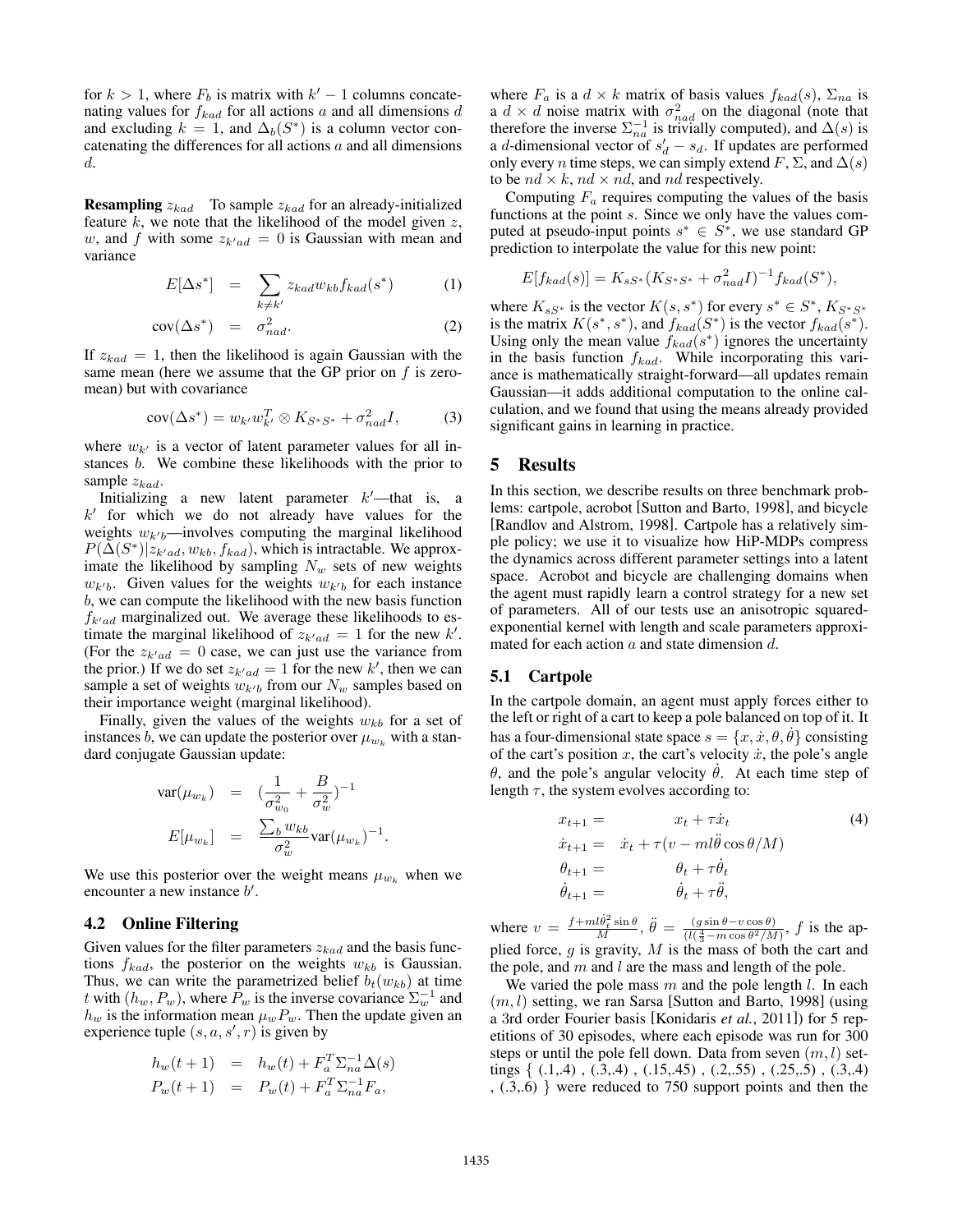|                 | <b>Batch + Train</b> | <b>Batch Only</b>   | <b>Train Only</b>  | <b>IBP-GP HIP-MDP</b> |
|-----------------|----------------------|---------------------|--------------------|-----------------------|
| $\dot{x}$       | $4.8e-06(1.7e-0.8)$  | $4.8e-06(1.7e-0.8)$ | $9.1e-05(2.3e-07)$ | $4.7e-06(1.7e-08)$    |
| $\ddot{x}$      | $1.1e-07(1.0e-08)$   | $1.1e-07(1.1e-08)$  | $7.6e-07(1.4e-07)$ | $3.3e-08(2.9e-0.9)$   |
|                 | $1.1e-03(3.2e-06)$   | $1.1e-03(3.2e-06)$  | $3.4e-02(1.4e-04)$ | 1.0e-03 $(3.2e-06)$   |
| $\ddot{\theta}$ | $1.5e-05(1.5e-06)$   | $1.5e-05(1.6e-06)$  | $3.7e-05(2.8e-06)$ | $2.5e-06(1.1e-07)$    |
| All             | $2.7e-04(8.9e-04)$   | $2.7e-04(8.9e-04)$  | $8.4e-03(2.8e-02)$ | $2.6e-04(8.8e-04)$    |

Table 1: Mean-Squared Error on Cartpole (with 95% confidence intervals).

batch inference procedure was repeated 5 times for 250 iterations. We set  $\sigma_w = 4$ ,  $\alpha = 2$ , and optimized the Gaussian process parameters.

Next, 50 training points were selected from each run of  $(m, l)$  settings with  $m \in \{.1, .15, .2, .25, .3\}$  and  $l \in$ *{.*4*, .*45*, .*5*, .*55*, .*6*}*. The online inference procedure was used to estimate the weights  $w_{kb}$  given the filter parameters  $z_{kad}$ and basis functions *fkad* from the batch procedure. The quality of the predictions  $\Delta(s)$  on 50 unseen test points are shown in Table 1, which compares standard regression using different combinations of input data to the HiP-MDP model. Standard regression using only the batch points, and using both batch and training, is equivalent to treating all of the task instances as a single MDP, while regression using the training points for each (*m, l*) setting performs no transfer and results in the highest error. Our IBP-GP model uses both the batch data and the training points for each (*m, l*) setting, modeling both the commonalities and differences between MDPs in the task family. It performs similarly to a single batch-trained GP for predicting the change in outputs  $x$  and  $\theta$ , since these state variables do not depend on *m* or *l* (see equation 4). It significantly outperforms the other settings for outputs  $\dot{x}$  and  $\dot{\theta}$ , whose changes *do* depend on the parameters of system. Visualizations interpreting the latent parameters are included in the appendix.

#### 5.2 Acrobot

Cartpole is simple enough that changing *m* and *l* does not change the optimal policy—if the pole is falling to the left, the cart should be moved left, and similarly to the right. Acrobot, in which the agent must swing up a double pendulum only through applying a positive, neutral, or negative torque to the joint between the two poles, is much more challenging. The state space consists of the angle  $\theta_1$  and angular velocity  $\dot{\theta_1}$  of the first segment (with mass  $m_1$ ) and of the second segment ( $\theta_2$  and  $\theta_2$ , with mass  $m_2$ ). Small changes in mass can substantially impact the policy.

For batch training, we used mass settings  $(m_1, m_2)$  settings of { (.7,.7), (.7,1.3), (.9,.7), (.9,1.1), (1.1,.9), (1.1,1.3) , (1.3,.7) , (1.3, 1.3) *}*, again employing Sarsa (this time with a 5th order Fourier Basis). 1000 support points were chosen to minimize the maximum prediction error within each batch. Next, we inferred the filter parameters *zkad* and obtained approximate MAP-estimates for the basis functions *fkad*.

Table 2 shows mean-squared prediction errors using the same evaluation procedure as cartpole, with  $(m_1, m_2)$  settings of  $m_1 \in \{7, .9, 1.1, 1.3\}$  and  $m_2 \in \{7, .9, 1.1, 1.3\}$ . The HiP-MDP predicts better overall, with slightly higher

|            | <b>Batch</b><br>$+$<br>Train | <b>Batch</b><br>Only | Train<br>Only | <b>IBP-GP</b><br><b>HIP-MDP</b> |
|------------|------------------------------|----------------------|---------------|---------------------------------|
| $\theta_1$ | $5.1e-0.5$                   | 5.4e-05              | $3.8e-04$     | 5.5e-05                         |
|            | $(3.1e-06)$                  | $(3.3e-06)$          | $(3.1e-05)$   | $(8.3e-06)$                     |
| $\theta_2$ | $1.4e-04$                    | $1.5e-04$            | 8.8e-04       | $1.3e-04$                       |
|            | $(1.2e-05)$                  | $(1.2e-05)$          | $(9.6e-05)$   | $(2.1e-05)$                     |
| $\theta_1$ | $7.0e-04$                    | $7.2e-04$            | $1.6e-03$     | $3.6e-04$                       |
|            | $(4.5e-05)$                  | $(4.8e-05)$          | $(1.5e-04)$   | $(4.0e-05)$                     |
| $\theta_2$ | $4.2e-04$                    | $4.3e-04$            | $9.1e-04$     | $2.3e-04$                       |
|            | $(2.5e-05)$                  | $(2.7e-0.5)$         | $(1.0e-04)$   | $(2.1e-05)$                     |
| All        | $3.3e-04$                    | $3.4e-04$            | $9.4e-04$     | $2.0e-04$                       |
|            | $(3.8e-05)$                  | $(3.9e-05)$          | $(8.1e-05)$   | $(2.1e-05)$                     |

Table 2: Mean-squared prediction error on the acrobot state variables (with 95% confidence intervals).

mean-squared errors on the angle predictions and lower errors on the angular velocity predictions. Predicting angular velocities is critical to planning in acrobot; inaccurate predictions will make the agent believe it can reach the swing-up position more quickly than is physically possible.

In acrobat, a policy learned with one mass setting will generally perform poorly on another. To evaluate our HiP-MDP approach in a control setting, we ran 30 trials in each of the 16 settings above, filtered the weight parameters  $w_k$ during an episode, and updated the policy at the end of each episode. As finding the full Bayesian RL solution is PSPACE-complete [Fern and Tadepalli, 2010] and offline approximation techniques are an active area of research [Bai *et al.*, 2013], we performed planning using Sarsa with dynamics based on the mean weight parameters *wk*. We first obtained an initial value function using the prior mean weights, and then interleaved model-based planning and reinforcement learning, using 5 episodes of planning for each of interaction.

Results on acrobot are shown in Figure 2. We compare performance (averaged over weight settings) to planning using the true model, and to planning using an average model (learned using all the batch data at once) to obtain an initial value function. Both the average and HiP-MDP model reach performance near, but not quite as high as, using the true model. However, the HiP-MDP model is already near that performance by the 2nd episode. Using the learned bases from the batches, as well as learning the weights from the first episode, lets it quickly "snap" very near to the true dynamics. Our HiP-MDP model reaches near-optimal performance in 5 episodes, compared to 15 for the average model.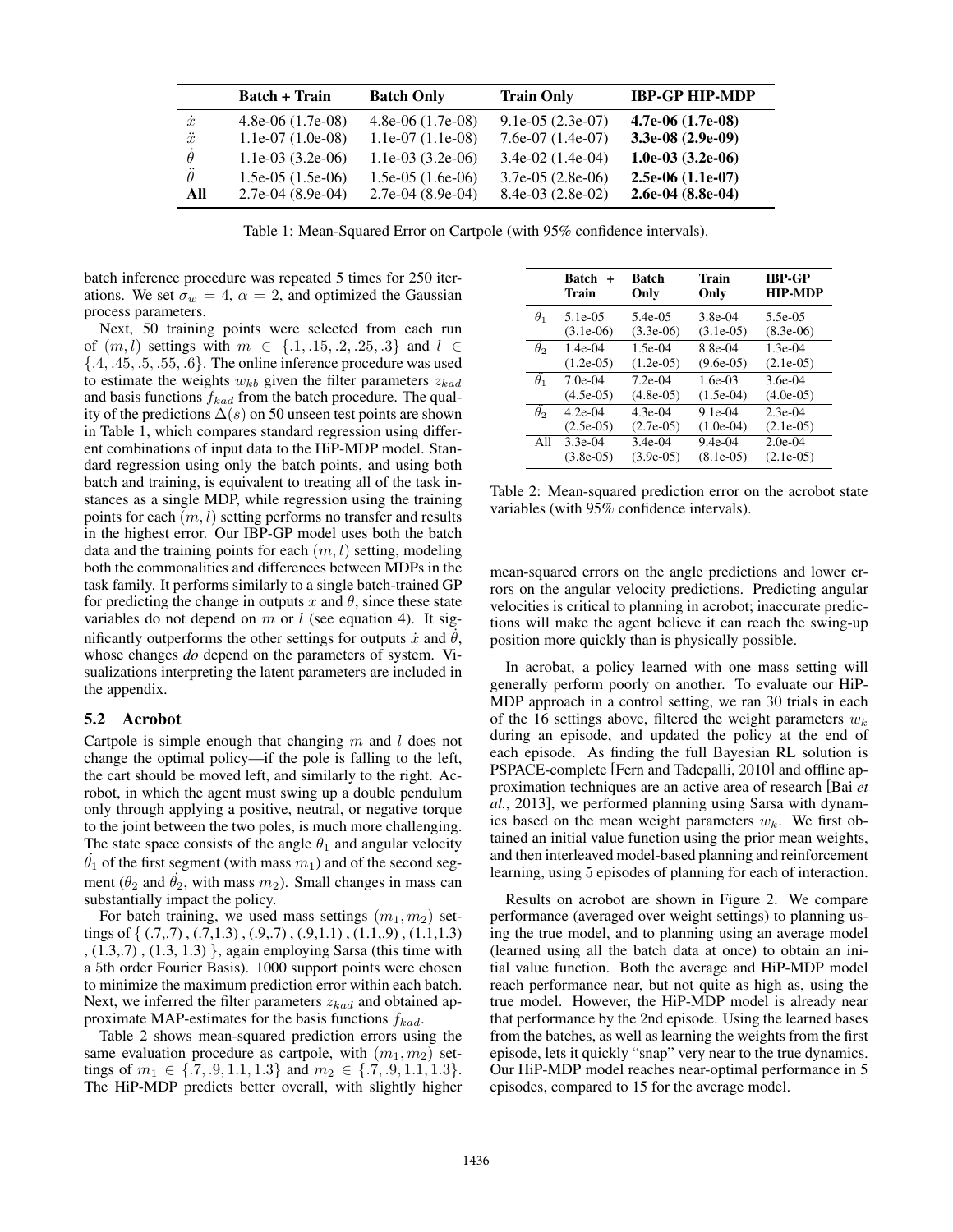

Figure 2: Acrobot performance. The HiP-MDP quickly approaches near-optimal performance.

#### 5.3 Bicycle

The bicycle domain [Randlov and Alstrom, 1998] requires the agent to keep a bicycle traveling at a constant speed upright for as long as possible within a bounded 60x60m area. The agent has three torque actions on the handlebars—*{*2N*,* 0*,* 2N*}*—and three mass-displacement actions— $\{-2cm, 0, 2cm\}$ —for a total of nine possible actions. To simulate imperfect balance, a random displacement between  $[-2cm, 2cm]$  is added to the agent's displacement action. The dynamics of the bicycle depend on several parameters, and here we vary the bicycle's height and mass, physical parameters to which a real-life bicycle-riding agent should be robust.

Our batch training data consisted of two trials of 10 episodes for the bicycle height ranging from 0.74 to 1.24 meters in increments of 0.15 and weight ranging from 10 to 20 kilograms in increments of 5. These batch data were used to infer the filter parameters *zkad* and approximate MAPestimates for the basis functions *fkad* for the HiP-MDP.

At test time, we ran 25 trials for each setting of the two task parameters. For each trial, we first used the mean model parameter values to compute an initial value function; we then mixed learning and planning—one episode of planning for each 10 episodes of real data, up to 200 episodes of real data—while filtering the weight parameters *wk*. Both learning and planning was performed using  $Sarsa(\lambda)$  with  $\alpha = 0.05$  and  $\lambda = 0.95$ , an epsilon-greedy exploration policy with  $\epsilon = 0.05$ , and reward discount  $\gamma = .99$ , using tile coding with the boundaries used in the original paper [Randlov and Alstrom, 1998] and then continued with Sarsa. The average model computed a single set of bicycle dynamics from all of the batch data. We applied 1500 episodes of Sarsa on this model to learn a value function to initialize the learner in a new setting. Figure 3 compare the HiP-MDP and averaged approaches to learning each bicycle parameter configuration from scratch, averaged over all height and mass configurations. Both approaches show positive transfer, but



Figure 3: Bicycle performance. The HiP-MDP quickly approaches near-optimal performance.

the HiP-MDP has a much faster learning trajectory, reaching near-optimal performance nearly 150 episodes before the average-initialized approach. The slow rate of the learner that starts from scratch demonstrates the overall difficulty of the bicycle problem.

### 6 Discussion and Related Work

Bai *et al.* [2013] use a very similar hidden-parameter setting treated as a POMDP to perform Bayesian planning; they assume the model is given, whereas our task is to learn it. The HiP-MDP is similar to other POMDPs with fixed hidden states, for example, POMDPs used for slotfilling dialogs [Williams and Young, 2005]. The key difference, however, is that the objective of the HiP-MDP is not simply to gather information (e.g., simply learn the transition function  $T$ ); it is to perform well on the task (e.g., drive a new car). Transfer learning—the goal of the HiP-MDP—has received much attention in reinforcement learning. Most directly related in spirit to our approach are Hidden-Goal MDPs [Fern and Tadepalli, 2010], hidden-type MDPs and bandits [Azar *et al.*, 2013; Brunskill and Li, 2013; Mahmud *et al.*, 2014; Rosman *et al.*, 2016] and hierarchical model-based transfer [Wilson *et al.*, 2012a]. In these settings the agent must determine its current MDP from a discrete set of MDPs. However, note that in the discrete setting the agent switches between distinct MDPs (or, in the case of Wilson *et al.* [2012a], a finite set of distributions over discrete MDPs), rather than learning how a continuous parametrization modifies the dynamics of the entire family. Representation transfer approaches [Ferguson and Mahadevan, 2006; Taylor and Stone, 2007; Ferrante *et al.*, 2008] typically focus on learning a set of basis functions sufficient for representating any value function defined in a specific state space, or on transfer between two different representations of the same task. By contrast, the HiP-MDP focuses on modeling the dimensions of variation of a family of related tasks.

A recent series of papers [Ammar *et al.*, 2014; Bou Am-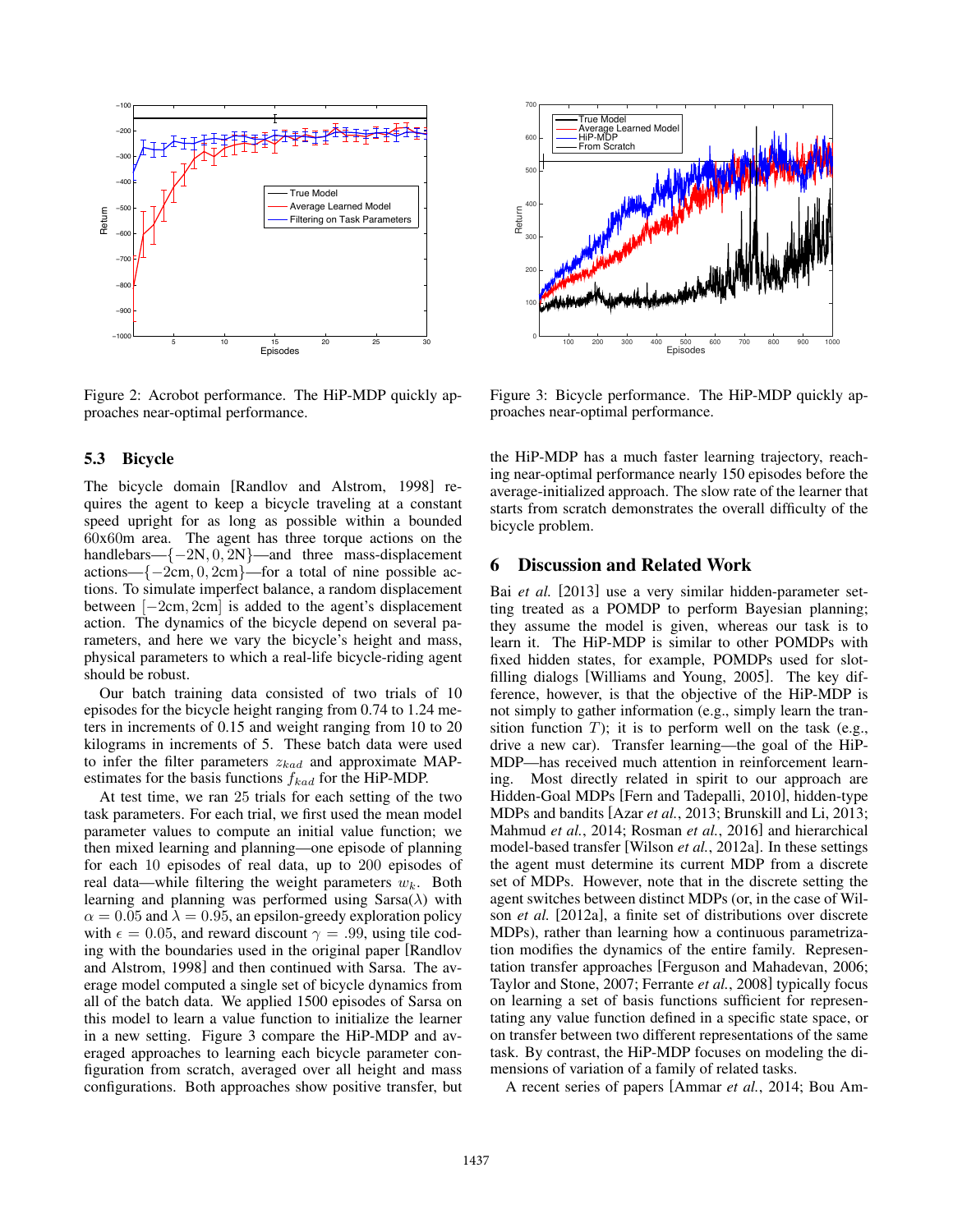mar *et al.*, 2015b; 2015a] transfer learned policy parameters across families of related tasks using policy gradient methods. These papers synthesize new policies as linear combinations of policy components from previously solved instances. They are complementary to our approach, which focuses on parametrizing the environmental model rather than the policy. However, the supervised nature of transition models means that our approach is not limited to policy gradients; we can also infer the number of parameters in the environmental model from data.

The IBP-GP prior itself relates to a body of work on multiple-output Gaussian processes (e.g. [Alvarez and ´ Lawrence, 2011; Teh *et al.*, 2005; Wilson *et al.*, 2012b]), though most of these are focused on learning a convolution kernel to model several related outputs on a single task, rather than parameterizing several related tasks. Gaussian process latent variable models [Lawrence, 2004] have been used for dimensionality reduction in dynamical systems. As with other multi-output GP models, however, GP-LVMs find a time-varying, low-dimensional representation for a single system, while we characterize each instance in a set of systems by a stationary, low-dimensional vector. The focus of these efforts has also been on modeling rather than control.

The extensive work on scaling inference in these Gaussian process models [Alvarez and Lawrence, 2011; Titsias, 2009; Damianou *et al.*, 2011] provides avenues for relaxing the approximations made in this work (while adding new ones). In settings where one may not have an initial batch of data from several instances, a fully Bayesian treatment of the filter parameters *zkad* and the basis functions *fkad* might allow the agent to more accurately navigate its exploration-exploitation trade-offs. Exploring which uncertainties are important to model—and which are not—is an important question for future work. Other extensions within this particular model include applying clustering or more sophisticated hierarchical methods to group together basis functions *fkad* and thus share statistical strength. For example, one might expect that "opposing actions," such as in cartpole, could share similar basis functions.

Another interesting direction is allowing for some timevarying dynamics within the problem, but in structured ways that still make inference relatively easy. For example, we may place priors on the weights  $w_k$  that allow them to shift—but slowly. Or we may believe that abrupt changes are possible but unlikely—such as an agent moving from one kind of surface to another. Finally, it would be interesting to explore the limit of what kind of transfer is possible: given data from two differing domains, will we just learn two sets of basis functions with non-overlapping filter parameters *zkad*? What kind of modeling hierarchies might allow for more sharing between only somewhat-related tasks?

### 7 Conclusion

Machine learning approaches for control generally expect repeated experiences in the same domain. However, in practice agents are more likely to experience repeated domains that vary in limited and specific ways. In this setting, traditional planning approaches that rely on exact models may fail due to the large inter-instance variation. By contrast, reinforcement learning approaches, which often assume that the dynamics of a new instance are unknown, may fail to leverage information across related instances.

The HiP-MDP model explicitly captures this inter-instance variation, providing a compromise between these two standard paradigms for control. It should prove useful when the family of domains has a parametrization that is small relative to its model and where objectives remain similar across domains. Many applications—such as handling similar objects, driving similar cars, even managing similar network flows—fit this scenario, where batch observational data from related tasks are easy to obtain in advance. In such cases, being able to generalize dynamics from only a few interactions with a new operating regime (using data from many prior interactions with similar systems) is a key step in building controllers that exhibit robust and reliable decision-making while gracefully adapting to new situations.

### Acknowledgments

This research was supported in part by DARPA under agreement number D15AP00104, and by the National Institutes of Health under award number R01MH109177. The U.S. Government is authorized to reproduce and distribute reprints for Governmental purposes notwithstanding any copyright notation thereon. The content is solely the responsibility of the authors and does not necessarily represent the official views of the National Institutes of Health or DARPA.

## A Visualizing Latent Features for Cartpole

In all 5 of the MCMC runs, a total of 4 latent parameters were inferred. The output dimensions  $x$  and  $\theta$  consistently only used the first (baseline) feature—that is, our IBP-GP's predictions were in fact the same as using a single GP. This observation is consistent with the cartpole dynamics and the observed prediction errors in figure 4. The second feature was used by both  $\dot{x}$  and  $\dot{\theta}$  and was positively correlated with both the pole mass *m* and the pole length *l* (figures 6, 5, and 5). In the cartpole dynamics equations, both  $\dot{x}$  and  $\dot{\theta}$  have many *ml* terms. The third consistently discovered feature was used only by *x*˙ and was positively correlated with the pole mass *m* and not correlated with the pole length  $l$ ; the equations for  $\dot{x}$ have several terms that depend only on *m*. The fourth feature (used only to predict  $\dot{x}$ ) had the highest variability; it generally has higher values for more extreme length settings, suggesting that it might be a correction for more complex nonlinear effects.

### References

- $[\text{Álvarez} \text{ and Lawrence}, 2011] \text{ M.A.} \text{ Álvarez} \text{ and } \text{N.D.}$ Lawrence. Computationally efficient convolved multiple output Gaussian processes. *Journal of Machine Learning Research*, 12:1459–1500, 2011.
- [Ammar *et al.*, 2014] H.B. Ammar, E. Eaton, P. Ruvolo, and M.E. Taylor. Online multi-task learning for policy gradient methods. In *Proceedings of the 31st International Conference on Machine Learning*, pages 1206–1214, 2014.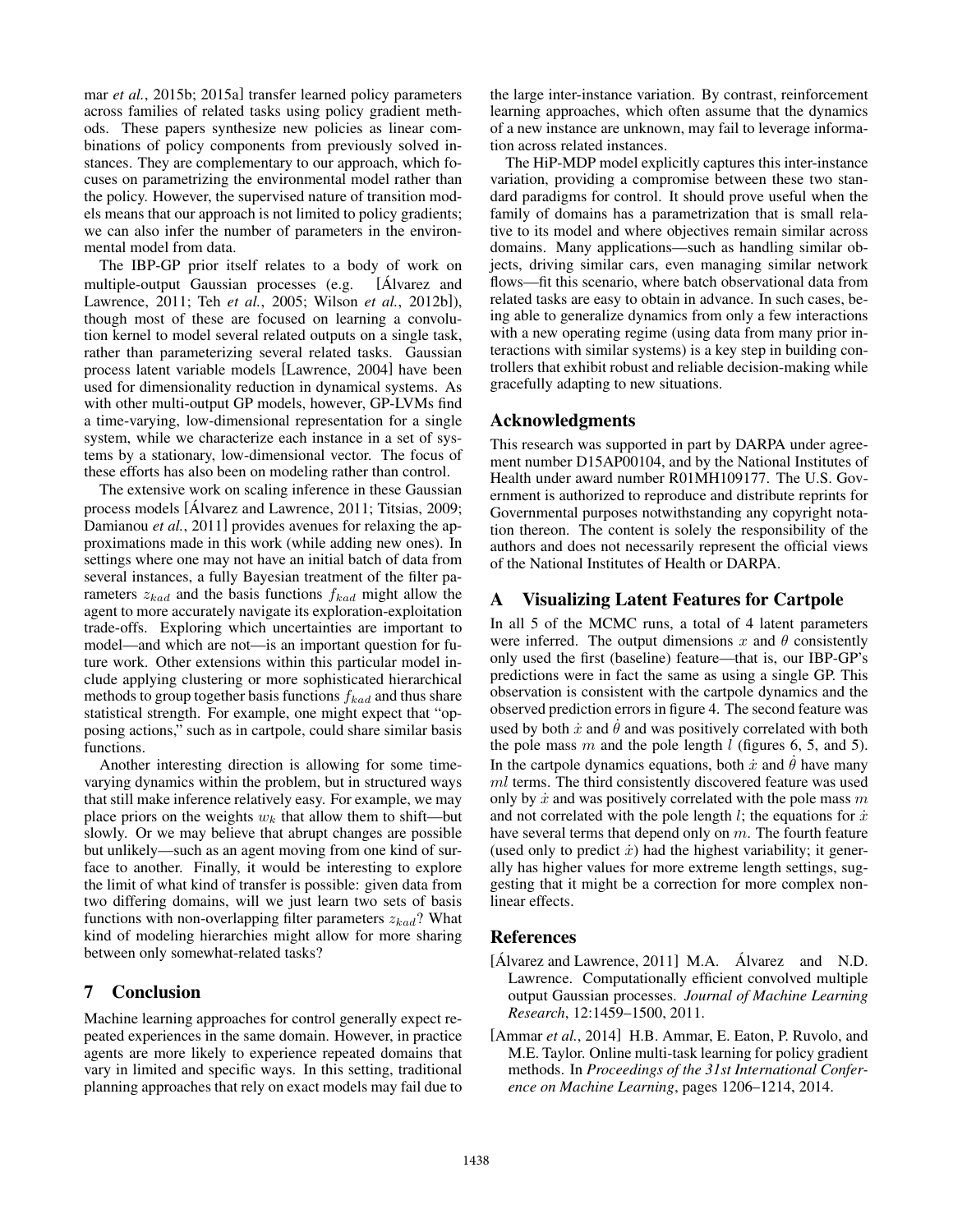

Figure 4: Difference in Test Log-Likelihood on Cartpole. Negative values indicate performance worse than the HiP-MDP



Figure 5: Cartpole Weights vs. Mass and Length

- [Azar *et al.*, 2013] M. Azar, A. Lazaric, and E. Brunskill. Sequential transfer in multi-armed bandit with finite set of models. In *Advances in Neural Information Processing Systems 26*, pages 2220–2228, 2013.
- [Bai *et al.*, 2013] H. Y. Bai, D. Hsu, and W. S. Lee. Planning how to learn. In *Proceedings of the IEEE International Conference on Robotics and Automation*, pages 2853–2859, 2013.
- [Bou Ammar *et al.*, 2015a] H. Bou Ammar, E. Eaton, J.M. Luna, and P. Ruvolo. Autonomous cross-domain knowledge transfer in lifelong policy gradient reinforcement learning. In *Proceedings of the Twenty-Fourth International Joint Conference on Artificial Intelligence*, pages 3345–3351, July 2015.
- [Bou Ammar *et al.*, 2015b] H. Bou Ammar, E. Eaton, P. Ruvolo, and M.E. Taylor. Unsupervised cross-domain transfer in policy gradient reinforcement learning via manifold alignment. In *Proceedings of the 29th AAAI Conference on Artificial Intelligence*, pages 2504–2510, January 2015.
- [Brunskill and Li, 2013] E. Brunskill and L. Li. Sample complexity of multi-task reinforcement learning. In *Proceedings of the Twenty-Ninth Conference on Uncertainty in Artificial Intelligence*, July 2013.
- [da Silva *et al.*, 2012] B.C. da Silva, G.D. Konidaris, and A.G. Barto. Learning parameterized skills. In *Proceedings of the Twenty Ninth International Conference on Machine Learning*, pages 1679–1686, June 2012.
- [Damianou *et al.*, 2011] A.C. Damianou, M.K. Titsias, and N.D. Lawrence. Variational Gaussian process dynamical systems. In *Advances in Neural Information Processing Systems 24*, 2011.



Figure 6: Cartpole Weights vs. Mass



Figure 7: Cartpole Weights vs. Length

- [Ferguson and Mahadevan, 2006] K. Ferguson and S. Mahadevan. Proto-transfer learning in Markov decision processes using spectral methods. In *The ICML Workshop on Structural Knowledge Transfer for Machine Learning*, June 2006.
- [Fern and Tadepalli, 2010] Alan Fern and Prasad Tadepalli. A computational decision theory for interactive assistants. In *Advances in Neural Information Processing Systems 23*, pages 577–585, 2010.
- [Ferrante *et al.*, 2008] E. Ferrante, A. Lazaric, and M. Restelli. Transfer of task representation in reinforcement learning using policy-based proto-value functions. In *Autonomous Agents and Multiagent Systems*, pages 1329–1332, 2008.
- [Griffiths and Ghahramani, 2011] T.L. Griffiths and Z. Ghahramani. The Indian buffet process: An introduction and review. *Journal of Machine Learning Research*, 12:1185–1224, 2011.
- [Guez *et al.*, 2012] A. Guez, D. Silver, and P. Dayan. Efficient Bayes-adaptive reinforcement learning using sample-based search. In *Advances in Neural Information Processing Systems 25*, 2012.
- [Kaelbling *et al.*, 1998] L.P. Kaelbling, M.L. Littman, and A.R. Cassandra. Planning and acting in partially observable stochastic domains. *Artificial Intelligence*, 101:99– 134, 1998.
- [Kober *et al.*, 2012] J. Kober, A. Wilhelm, E. Oztop, and J. Peters. Reinforcement learning to adjust parametrized motor primitives to new situations. *Autonomous Robots*, 33(4):316–379, 2012.